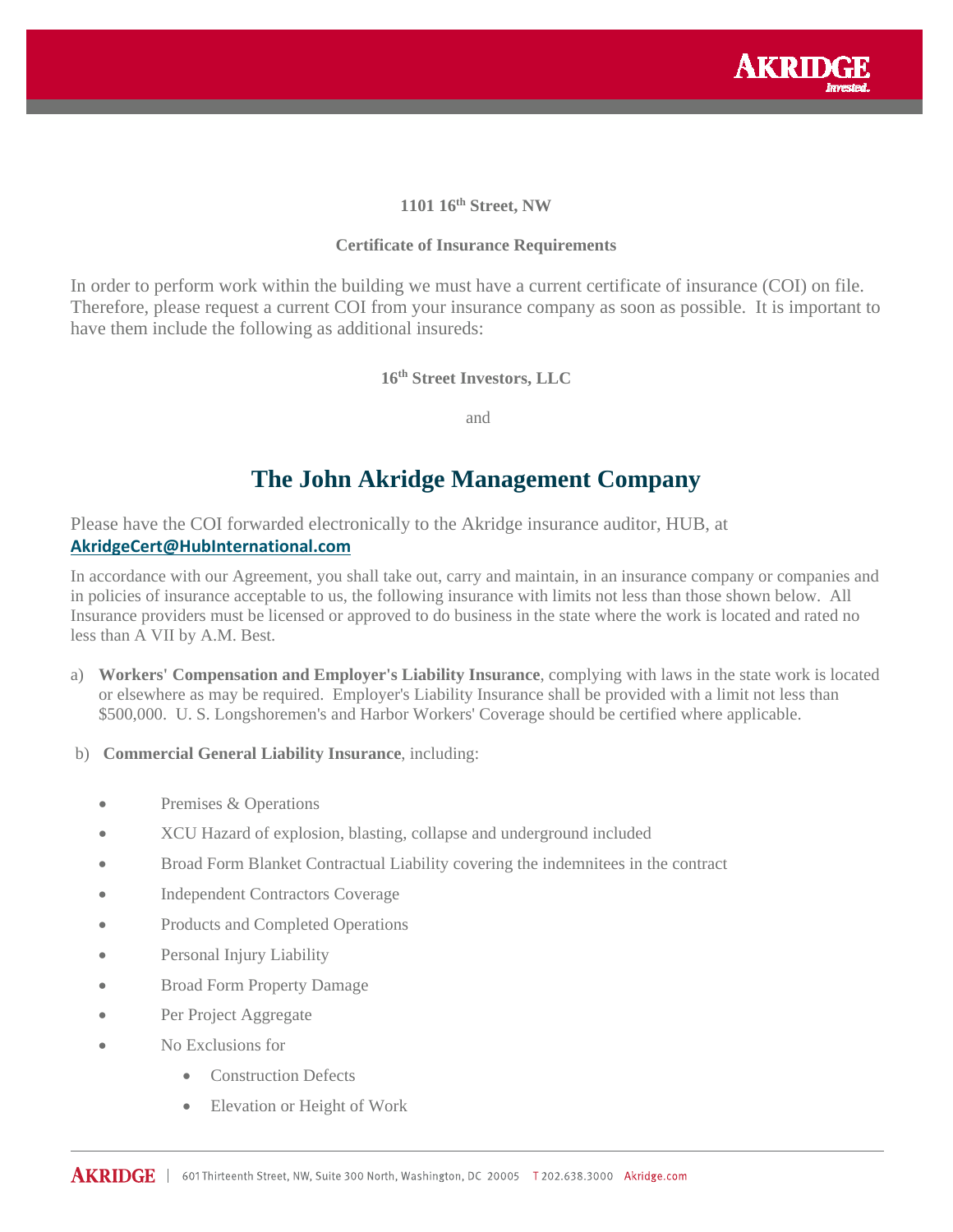

- Location, Building Type or Occupancy of the Jobsite
- Third Party Action Over Claims

General Liability Limits of Coverage:

#### **Bodily Injury and Property Damage Liability - Combined Single Limit per appropriate Tier on "Contractor Hazard Tier Exhibit" attached.**

If Policy Aggregate applies, Aggregate must apply to this specific job

- c) **Comprehensive Automobile Liability** including:
	- Any Owned Vehicles
	- Hired Vehicles
	- Other Non-Owned Vehicles

Limits: Bodily Injury and Property Damage Liability- \$1,000,000 Combined Single Limit except \$2,000,000 for Trash/Recycling Haulers, Parking Lot Sweepers.

**d) Contractors Pollution Legal Liability is required if work involves environmental exposures including but not limited to pesticide application, and/or mold or other remediation work\*** 

If required shall be provided with limits not less than Limits of Coverage: \$1,000,000

- e) **Umbrella Liability**: Satisfaction of the Employers Liability, General Liability and Automobile Liability Requirements can be met by an Umbrella policy provided in addition to the primary policies provided coverage is on a "following form" basis.
- f) The Cancellation wording on the certificate of insurance must guarantee thirty days written notice for cancellation, non-renewal or material change in coverage.
- g) The Building Owner, The John Akridge Management Company**,** their affiliates, subsidiaries, partners, agents, directors, officers and employees of any of them must be included as Additional Insureds under all policies except workers compensation for premises/ operations and products completed operations coverage. The additional Insured Endorsement shall not include contractual privity wording.
- h) The policies and the Certificate of Insurance must indicate that all insurance coverages will be provided on a primary and non-contributory basis to the Additional Insureds.
- i) Waiver of Subrogation in favor of the Additional Insureds shall be included on all policies

# **In no event are you to begin work until this Certificate showing coverage in the amounts required per the above specifications is received in our office.**

#### **All Certificates should be forwarded to: Akridgecert@Hubinternational.com**